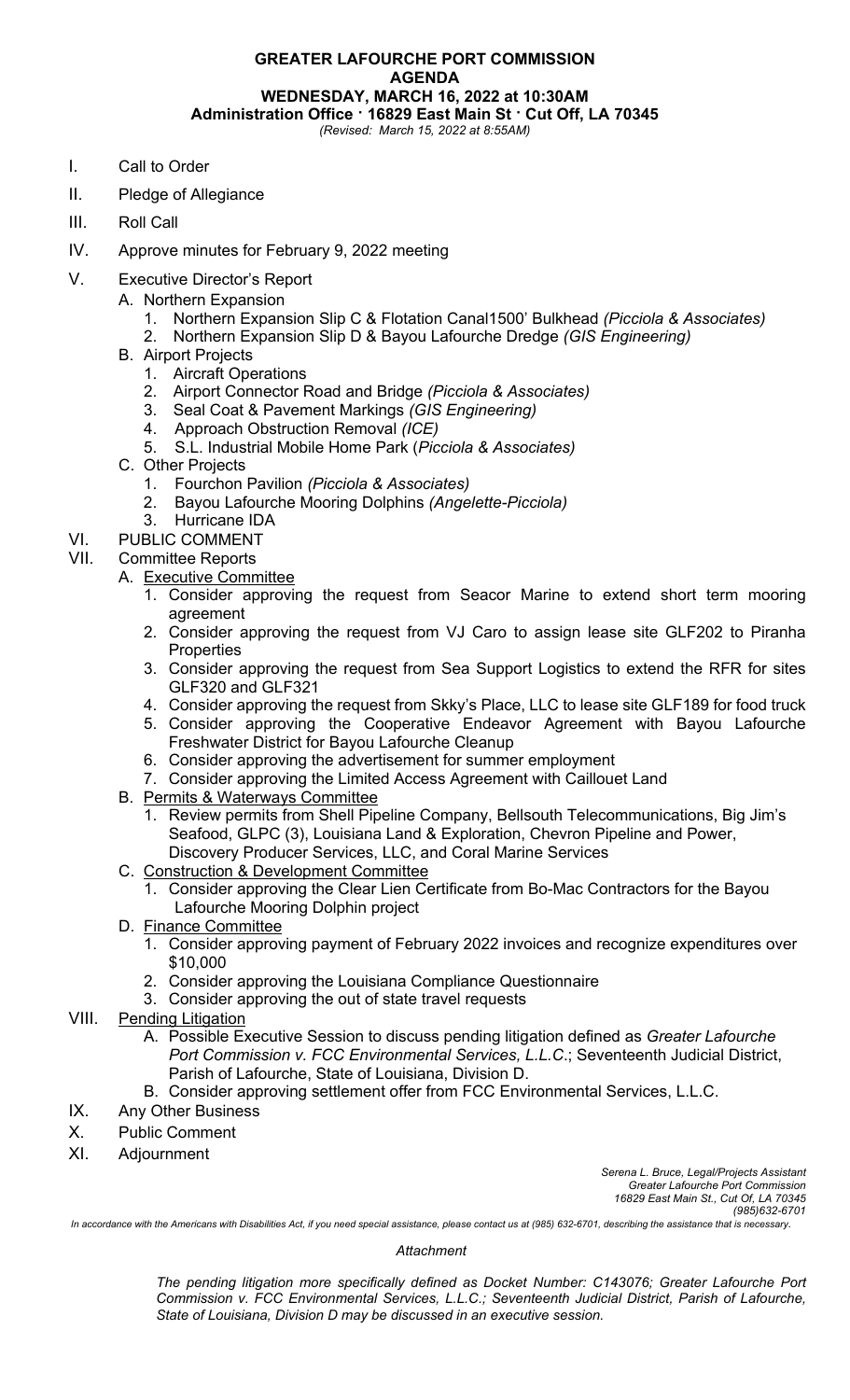## **OFFICIAL PROCEEDINGS OF THE GREATER LAFOURCHE PORT COMMISSION March 16, 2022**

The Board of Commissioners of the Greater Lafourche Port Commission met in regular session on Wednesday, March 16, 2022 at 10:30AM at the Administration Office 16829 East Main Street, Cut Off, LA 70345.

President Harris Cheramie Jr. called the meeting to order. Secretary M. Callais then called roll.

ATTENDED: Harris Cheramie, Jr., Jimmy Lafont, Rodney J. Gisclair Sr., Curtis Pierce, Larry Griffin, John Melancon, Jr., Mike Callais, and Kris Callais.

ABSENT: John D. Ordonne

Upon motion by Melancon second by M. Callais, with no public comment, the board unanimously approved the minutes for February 9, 2022 meeting.

### **Executive Director's Report**

 Northern Expansion – Engineer Joe Picciola reported the contractor APC Construction was on site to build the access road and containment for the outside of the bulkhead for Slip C & Flotation Canal Bulkhead project. They plan to blast and paint sheet piles later this month and are currently fabricating the concrete piles. They plan to move back onsite next month. Engineer John Plaisance reported the contractor Crosby Dredging expects to be complete in 2 to 4 weeks for the Slip D & Bayou Lafourche Dredge project.

 Airport Projects – Davie Breaux reported the aircraft operations for February were 504, 2982 passengers, and 19,418 vehicles. Engineer Joe Picciola reported on the Airport Connector Road and Bridge project. Sealevel Construction is driving piles in the bayou for bridge bents. They are also working drainage and roadway base work on LA 3235. They will start putting asphalt within the next 2 months on LA3235. Engineer John Plaisance reported the contractor for the Seal Coat & Pavement Markings is Gee Asphalt Systems and we plan on issuing the notice to proceed April 4<sup>th</sup>. Davie Breaux reported the contractor LMB Services is on site starting to clear brush for the Approach Obstruction Removal project. They will be working with the landowner to identify the trees to keep. Engineer Joe Picciola reported the contractor Onshore Materials was issued the notice to proceed yesterday for the S.L. Industrial Mobile Home Park. They moved in equipment today and has been sending in the submittals for sewer, waterline, and lights. It is a 60 day project.

 Other Projects – Engineer Joe Picciola reported Onshore Construction is driving piles and should be complete this week for the Fourchon Pavilion. Then they will start work on the concrete foundation. Chiasson stated we received a permit from the fire marshal today, which Picciola replied that was approval for the fire alarm submittal. Engineer Neil Angelette reported the Bayou Lafourche Mooring Dolphins is in the lien period and we are waiting to receive the clear lien certificate.

 Hurricane IDA – Chiasson reported the debris removal is complete and we are waiting on EPA to close out the permitted site. Chiasson stated for the Bayou Lafourche debris removal project we plan to approve a cooperative endeavor agreement with the Bayou Lafourche Freshwater District to continue with their existing contract to remove the estimated 1,000 yards of C&D and 15,000 yards of vegetative tree debris from the Intracoastal to Golden Meadow. Chiasson reported the wharves at the Public Boat Launch were repaired by our maintenance employees. Cheramie thanked maintenance for doing a great job. Chiasson stated we discussed the Port Complex with FEMA yesterday during a conference call and we will supply the additional information requested instead of doing a site inspection. Chiasson reported the engineer inspection and environmental has been completed for the GLF337 old PHI building. We did receive quotes for the waterway sign replacement. We will supply the signs and piles and Tidewater Dock will install.

President Cheramie opened the floor for any public comment, there was none.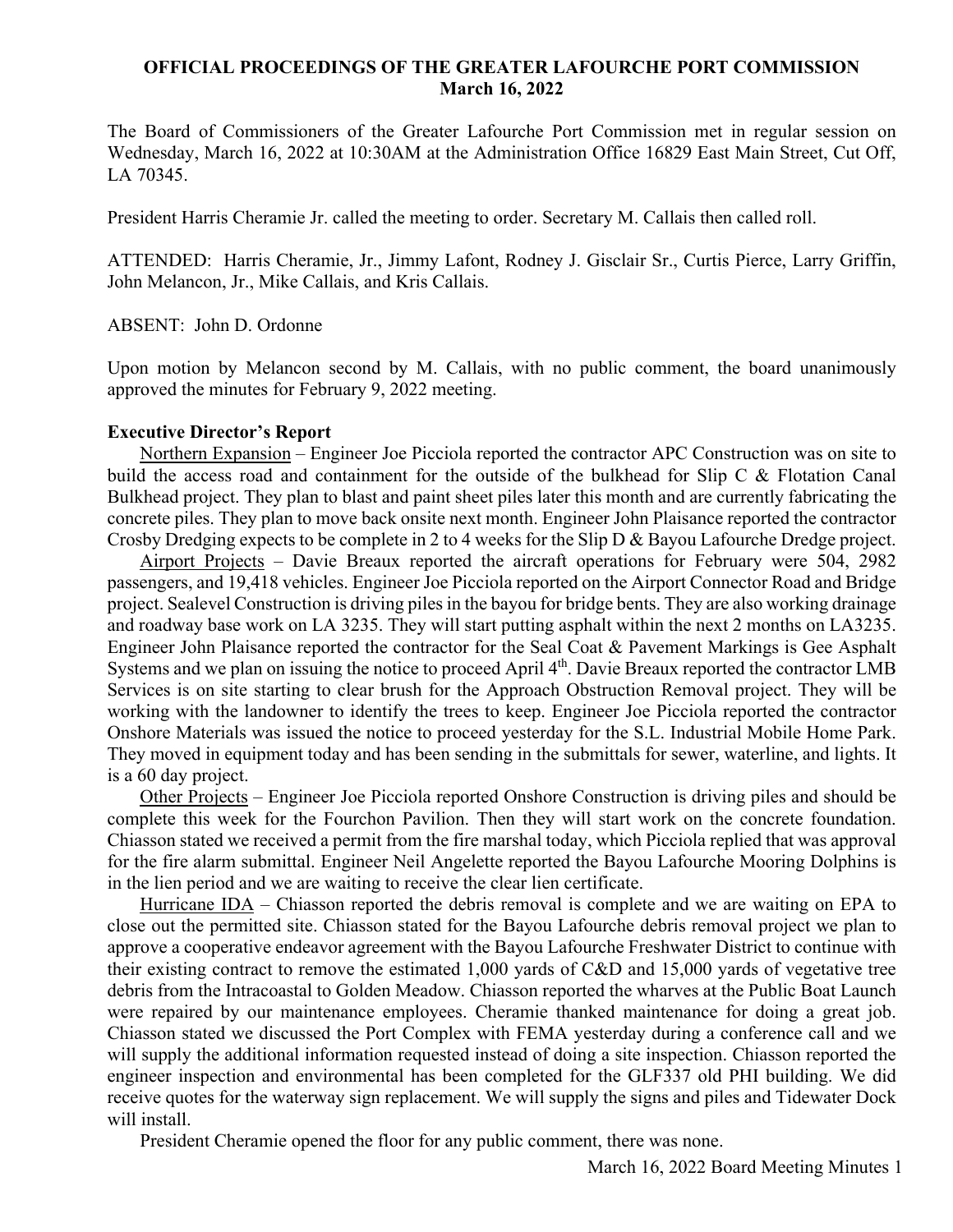### **Committee Reports**

Executive Committee - The committee met February 23<sup>rd</sup> in Cut Off. Present were Cheramie and Griffin, with Gisclair and Lafont absent. They also met March 14<sup>th</sup> in Cut Off with all members present.

 Upon motion by Lafont second by Gisclair, with no public comment, the board unanimously approved the request from Seacor Marine to extend the short-term mooring agreement for 2 lift boats to moor in Flotation Canal.

 Upon motion by Pierce second by K. Callais, with no public comment, the board unanimously approved the request from Vyner J. Caro, Jr. to assign lease site GLF202 to Piranha Properties.

 Upon motion by Griffin second by M. Callais, with no public comment, the board unanimously approved the request from Sea Support Dockside & Logistics to extend for another year the Right of First Refusal for sites GLF320 and GLF321.

 Upon motion by Griffin second by Melancon, with no public comment, the board unanimously approved the request from Skky's Place, LLC to lease site GLF189 for a food truck.

 Upon motion by Pierce second by M. Callais, with no public comment, the board unanimously approved the Intergovernmental Agreement with Bayou Lafourche Fresh Water District to amend their contract for the Bayou Lafourche Cleanup project to include the removal of C&D and vegetative debris from the Intracoastal Waterway to the Leon Theriot Locks in Golden Meadow. The Port will pay the District for the cost of this portion of the project and the District will work to receive reimbursement from FEMA to then reimburse the Port.

 Upon motion by Griffin second by K. Callais, with no public comment, the board unanimously approved to advertise to hire 4 summer employees.

 Upon motion by Lafont second by Gisclair, with no public comment, the board unanimously approved the Limited Access Agreement with Caillouet Land to do work for the Fourchon Bridge and Connector Road.

Permits & Waterways Committee - The committee met February 23<sup>rd</sup> in Cut Off. Present were Pierce, Ordonne, and Cheramie, with Gisclair absent. They also met March 14<sup>th</sup> in Cut Off with all members present.

 Gisclair presented for the board's review the permits from Shell Pipeline Company; Bellsouth Telecommunications; Big Jim's Seafood; 3 from the Greater Lafourche Port Commission; Louisiana Land & Exploration; Chevron Pipeline and Power; Discovery Producer Services, LLC; and Coral Marine Services.

Construction & Development Committee - The committee met February 23<sup>rd</sup> and March 14<sup>th</sup> in Cut Off. Present were K. Callais, M. Callais, Pierce, and Cheramie.

 K. Callais presented for the board to consider approving the Clear Lien Certificate from Bo-Mac Contractors for the Bayou Lafourche Mooring Dolphin project. The board took no action.

Finance Committee - The committee met February  $23<sup>rd</sup>$  and March  $14<sup>th</sup>$  in Cut Off. Present were Melancon, Griffin, K. Callais, and Cheramie.

 Upon motion by Melancon second by Griffin, with no public comment, the board unanimously approved payment of February 2022 invoices and recognized expenditures over \$10,000 which totals \$3,470,111.42 minus Bo-Mac payment of \$20,300 equals \$3,449,811.42.

 Upon motion by Melancon second by M. Callais, with no public comment, the board unanimously approved the Louisiana Compliance Questionnaire to confirm the Port follows the laws for the 2021 audit.

 Upon motion by Melancon second by Griffin, with no public comment, the board unanimously approved the out of state travel requests from Mike Kinler to attend the AAPA Security Committee Meeting in Texas March  $2^{nd} - 4^{th}$ ; Thad Angelloz, Chett Chiasson, and Johnny Ordonne to attend the Offshore Technology Conference in Texas May  $1<sup>st</sup> - 4<sup>th</sup>$ ; and Chett Chiasson, Chuckie Cheramie, Johnny Ordonne, and Curtis Pierce to attend the Gulf Ports Association Spring Meeting in Texas May  $4<sup>th</sup>$  - 6<sup>th</sup>.

 Pending Litigation - President Cheramie presented for the board to possibly enter the Executive Session to discuss pending litigation defined as *Greater Lafourche Port Commission v. FCC Environmental Services, L.L.C*.; Seventeenth Judicial District, Parish of Lafourche, State of Louisiana, Division D. Upon motion by M. Callais second by Gisclair, with no public comment, a two-third roll call